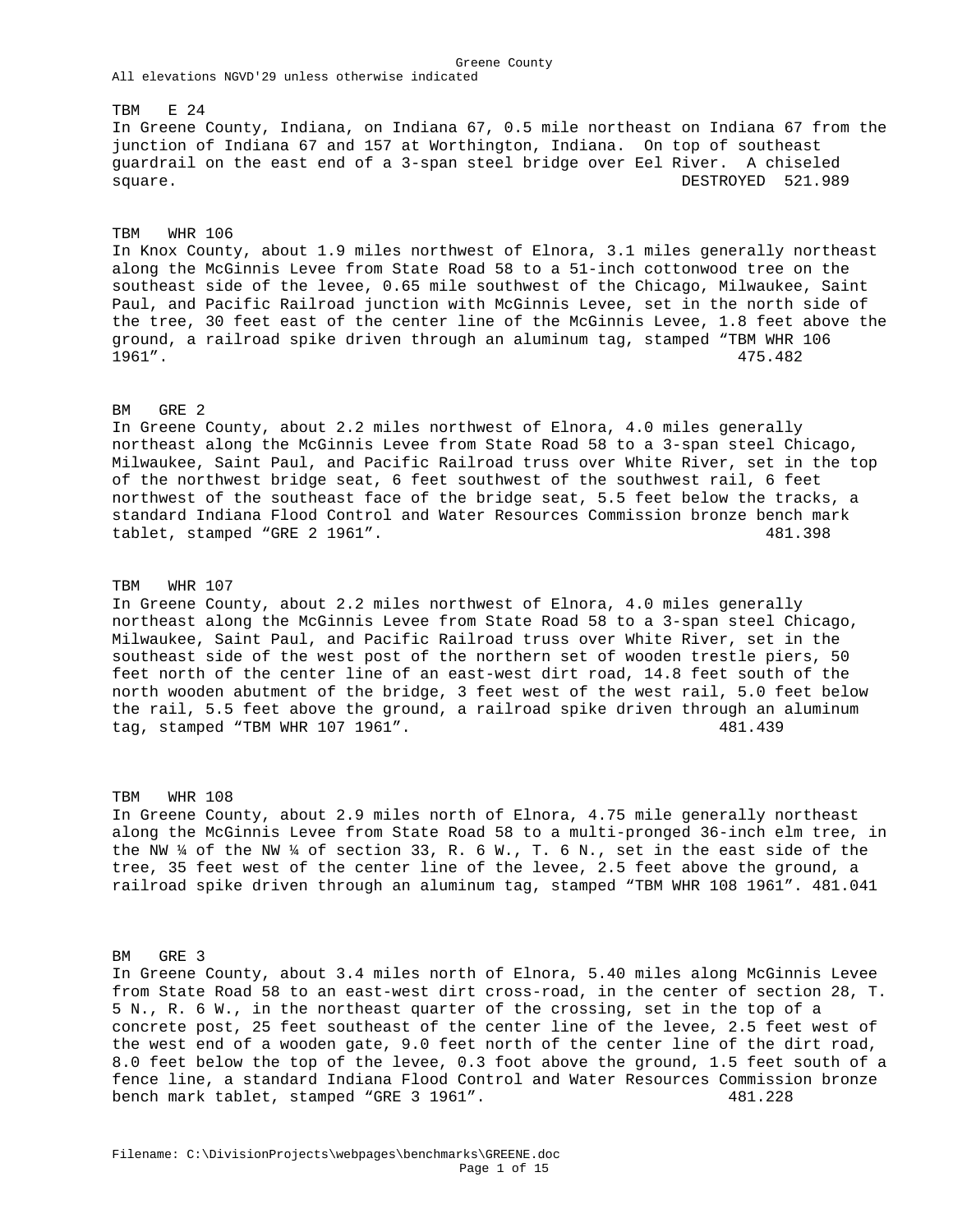#### TBM WHR 109

In Greene County, about 3.4 miles north of Elnora, 5.40 miles along McGinnis Levee from State Road 58 to an east-west dirt cross-road, in the center of section 28, T. 5 N., R. 6 W., set in the south side of a fence corner post at the north toe of the levee, 64 feet west-northwest across levee from BM GRE 3, 32 feet west-northwest of center line of the levee, 45 feet northeast from the intersection of the center line of the levee and the center line of the dirt road, 2.5 feet above the ground, a boat spike driven through an aluminum tag, stamped "TBM WHR 109 1961". 480.483

Greene County

#### BM GRE 4

In Greene County, about 2.9 miles west of Newberry, 1.2 miles north along State Road 57 from the State Road 57 bridge the West Fork of White River to an east-west gravel cross-road, thence 2.0 miles west to a T-road north-south, thence 0.5 mile south to a T-road east-west, thence 0.8 mile west to a T-road south, thence 0.9 mile generally south to the McGinnis Levee, in the southeast quarter of the junction of the road and the levee, set in the top of a concrete post, 13 feet northeast of the extended center line of north-south road, 10 feet southeast of the center line of the dirt road running parallel to the levee, 60 feet south of shed with brown imitation brick siding, at north toe of the levee, a standard Indiana Flood Control and Water Resources Commission bronze bench mark tablet, stamped "GRE 4 1961". 477.733

#### TBM WHR 110

In Greene County, about 2.9 miles west of Newberry, 1.2 miles north along State Road 57 from the State Road 57 bridge over the West Fork of White River to an eastwest gravel cross-road, thence 2.0 miles west to a T-road north-south, thence 0.5 mile south to a T-road east-west, thence 0.8 mile west to a T-road south, thence 0.9 mile generally south to the McGinnis Levee, in the northeast quarter of the junction of the road and the levee, set in the northeast side of a 42-inch elm tree, 54 feet north of the center line of the north-south road, 4.0 feet south of the south face of shed with imitation brick siding, 0.5 foot above ground, a railroad spike driven through an aluminum tag, stamped "TBM WHR 110 1961". 478.908

# TBM WHR 111

In Greene County, about 2.9 miles west of Newberry, 1.2 mils north along State Road 57 from the State Road 57 bridge over the West Fork River to an east-west gravel cross-road, thence 2.0 miles west to a T-road north-south, thence 0.5 mile south to a T-road east-west, thence 0.8 mile west to a T-road south, in the northwest quarter of the junction, set in the south side of a power pole # 1A40-16, 14 feet north of the center line of the north-south road, 1.0 foot above the ground, a boat spike driven through an aluminum tag, stamped "TBM WHR 111 1961". 483.273

#### BM GRE 5

In Greene County, about 2.6 miles west of Newberry, 1.2 miles north along State Road 57 from the State Road 57 bridge over the West Fork of White River to an eastwest gravel cross-road, thence 2.0 miles west to a T-road north-south, thence 0.5 mile south to a T-road east-west, thence 0.55 mile west to a one-span steel pony truss bridge over Four-mile Creek, set in the top of the southeast concrete wingwall, 8.5 feet south of the center line of the bridge, 6.7 feet eats of the east end of the south truss, 6.0 feet northwest of the southeast face of the wingwall, 0.2 foot below the roadway, a standard Indiana Flood Control and Water Resources Commission bronze bench mark tablet, stamped "GRE 5 1961". 481.342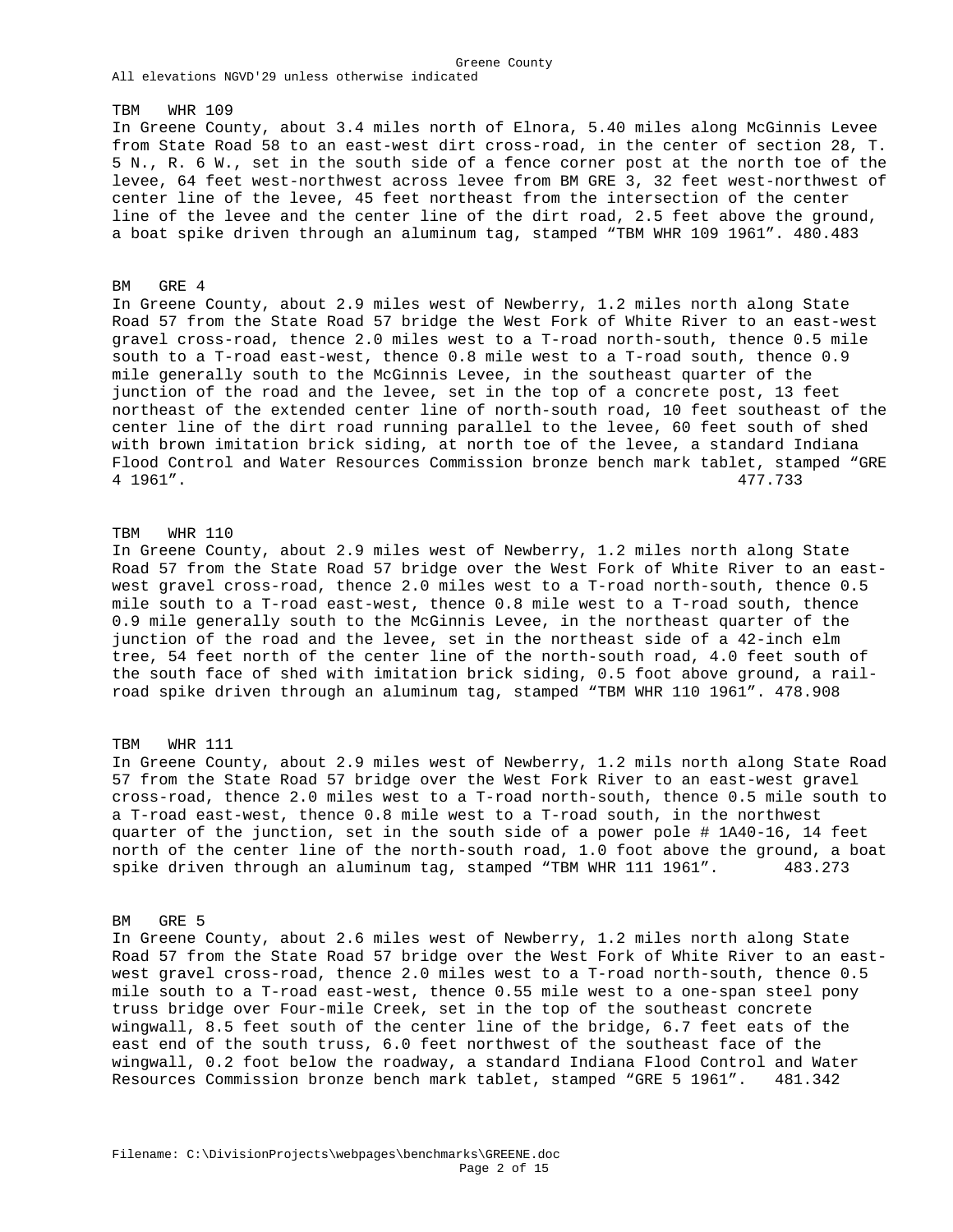Greene County All elevations NGVD'29 unless otherwise indicated

#### USGS BM TT 25 C

In Greene County, about 2.2 miles west of Newberry, 1.2 miles north along State Road 57 from the State Road 57 bridge over the West Fork of White River to an eastwest gravel cross-road, thence 2.0 miles west to a T-road north-south, thence 0.5 mile south to a T-road east-west, in the northeast quarter of the junction, set in the top of a concrete post, 158 feet north of the center line of the east-west road, 13 feet east of the north-south road, 9.0 feet north of a lone elm tree, level with the ground, a standard United States Geological Survey bronze bench mark tablet, stamped "TT 25 C 1941". 482.764

#### TBM WHR 112

In Greene County, about 1.8 miles west of Newberry, 1.2 miles north along State Road 57 from the bridge over the West Fork of White River at Newberry to an eastwest crossroad, thence 1.95 miles west to a north-south cross-road, thence 0.45 mile south to a T-road east-west, thence 0.4 mile generally southeast to a T-road northeast-southwest, in the SW ¼ of the SW ¼ of section 23, T. 6 N., R. 6 W., set in the east side of a 26-inch elm tree, 33 feet northeast of the northeast corner of an imitation brown brick siding house, 20.5 feet southwest of the center line of the northwest-southeast road, 41.5 feet northwest of the southwest-northeast road, 41.5 feet northwest of the southwest-northeast road, 74.5 feet west of the west corner of a red barn, 1.2 feet above the ground, a railroad spike driven through an aluminum tag, stamped "TBM WHR 112 1961". 485.058

#### BM GRE 6

In Greene County, about 1.8 miles west of Newberry, 1.2 miles north along State Road 57 from the bridge over the West Fork of White River at Newberry to an eastwest crossroad, thence 1.95 miles west to a north-south cross-road, thence 0.45 mile south to a T-road northeast-southwest, in the SW  $\frac{1}{4}$  of the SW  $\frac{1}{4}$  of section 23, T. 6 N., R. 6 W., set in the top of a concrete post, 275 feet northeast of the extended center line of the northwest-southeast road, 8.0 feet northwest of the center line of the northeast-southwest road, 2.0 feet southwest of a utility pole across the road from a green tool shed and outhouse, 0.1 foot above the ground, a standard Indiana Flood Control and Water Resources Commission bronze bench mark tablet, stamped "GRE 6 1961". 484.981

#### TBM WHR 113

In Greene County, about 1.2 miles west of Newberry, 1.0 mile generally west along the first road north of the West Fork of White River from State Road 57 bridge at Newberry to a T-road north, in the southwest quarter of the junction, set in the north side of an 18-inch maple tree, 13 feet south of the center line of the eastwest road, 2.0 feet north of the northwest corner of a fishing shack, 0.3 foot above ground, a railroad spike driven through an aluminum tag, stamped "TBM WHR 113 1961". 486.554

## BM GRE 7

In Greene County, about 1.2 miles west of Newberry, 1.0 mile generally west along the first road north of the West Fork of White River from State Road 57 bridge at Newberry to a T-road north, in the northwest quarter of the T-junction of the roads, set in the top of a concrete post, 33 feet west of the center line of the Troad north, 2 feet south of a utility pole #L-50 ISPC 1635, 0.1 foot above the ground, a standard Indiana Flood Control and Water Resources Commission bronze bench mark tablet, stamped "GRE 7 1961". 485.428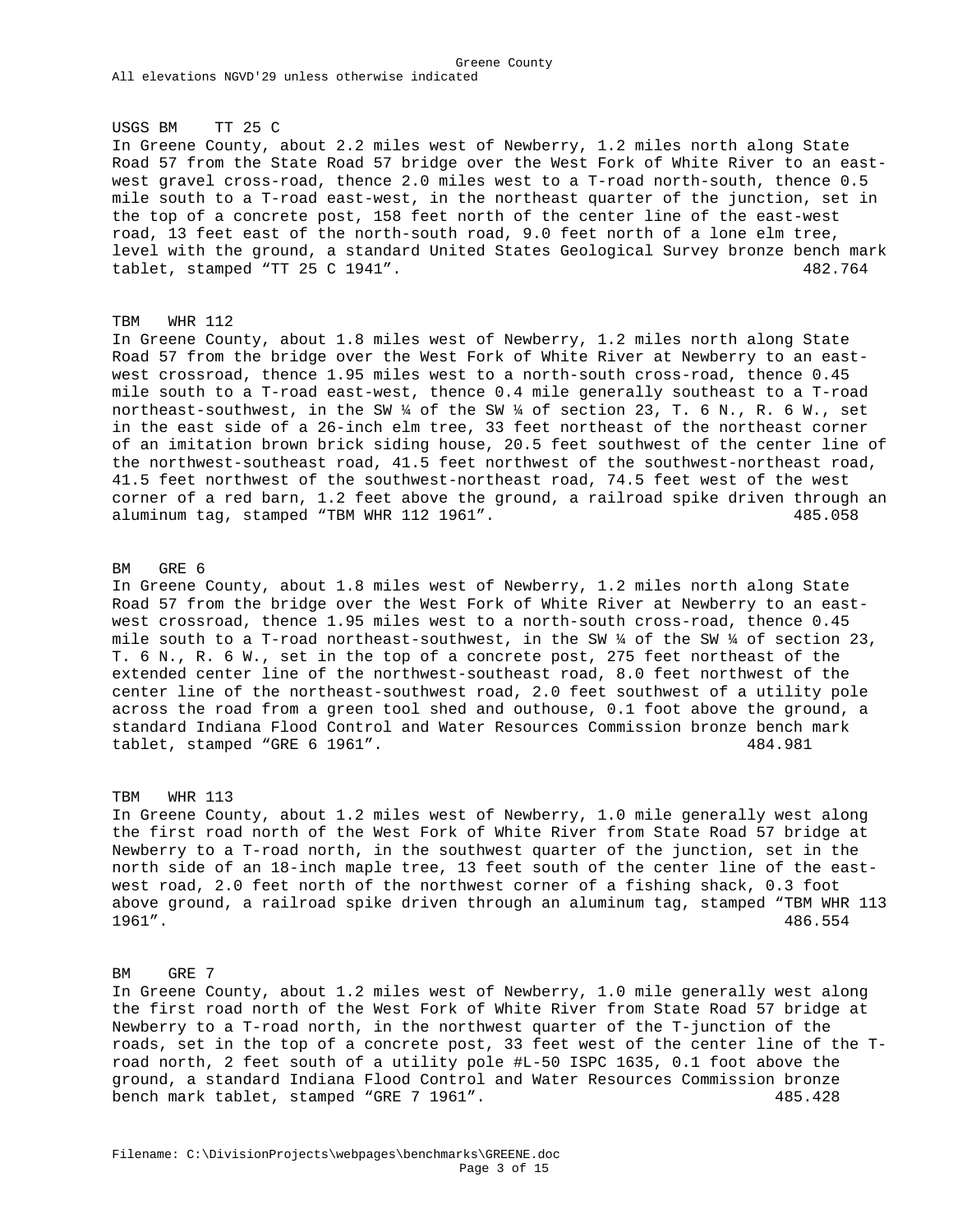TBM WHR 114

In Greene County, about 0.4 mile northwest of Newberry, 0.35 mile generally west along the first road north of the West Fork of White River from State Road 57 bridge at Newberry to a 24-inch sycamore tree, in the NW  $\frac{1}{4}$  of the NE  $\frac{1}{4}$  of section 25, T. 6 N., R. 6 W., set in the northeast side of the tree, 30 feet south of the center line of a lane leading to the river, 19 feet west of the center line of a lane leading to the river, 1.0 foot above the ground, a railroad spike driven through an aluminum tag, stamped "TBM WHR 114 1961". 484.594

#### USGS RM #8

In Greene County, about 0.1 mile north of Newberry, 0.1 mile east along the first road north of the West Fork of White River from the State Road 57 bridge at Newberry to an abandoned bridge at a United States Geological Survey gaging station, set in the top of the first course of stone above the ground on the west side of the north pier, 400 feet east of the State Road 57 bridge over the West Fork of White River, 7.3 feet east of the east face of the gaging station, 2.8 feet south of the northwest corner of the pier, 0.5 foot above the ground, a chiseled half circle. 478.619

#### TBM WHR 115

In Greene County, at Newberry, at the State Road 57 multi-span bridge over the West Fork of White River, set in the top of the north end of the northeast concrete guardrail of the bridge, 18.5 feet east of the center line of the road, 3.0 feet above the base of the concrete guardrail, 1.8 feet south of the north face of the guardrail, 0.8 foot east of the west face of the guardrail, a chiseled triangle.  $09.983$ 

## IWHC BM GRN V19

In Greene County, at Newberry, at State Road 57 bridge over the West Fork of White River, set in the top of the west end of the south concrete bridge seat, 17 feet west of the center line of the highway, 4.5 feet below the highway, 0.7 foot north of the south face of the south bridge seat, 0.5 foot east of the west face of the south bridge seat, a standard ISHC bench mark tablet, stamped "V 19 GRN". 531.322

#### TBM WHR 116

In Greene County, at the northeast edge of Newberry, 0.45 mile generally east along the New York Central Railroad from the State Road 57 bridge over the West Fork of White River to a north-south gravel cross-road, in the northwest quarter of the junction of the road and the railroad, set in the east side of a wooden fence corner post, 28 feet north of the north road, 7.0 feet below the tracks, 2.5 feet above the ground, a railroad spike driven through an aluminum tag, stamped "TBM WHR 116 1961". 488.708

## TBM WHR 117

In Greene County, about 1.1 miles northeast of Newberry, 1.1 miles generally northeast along the New York Central Railroad from the State Road 57 bridge over the West Fork of White River to an overpass over a dirt road, set in the northeast side of the northwest circular vertical brace pole for the southwest wooden abutment of the overpass, 8.0 feet northwest of the northwest rail, 2.0 feet above the ground, .2.0 feet below the rail, a railroad spike driven through an aluminum tag, stamped "TBM WHR 117 1961". 494.896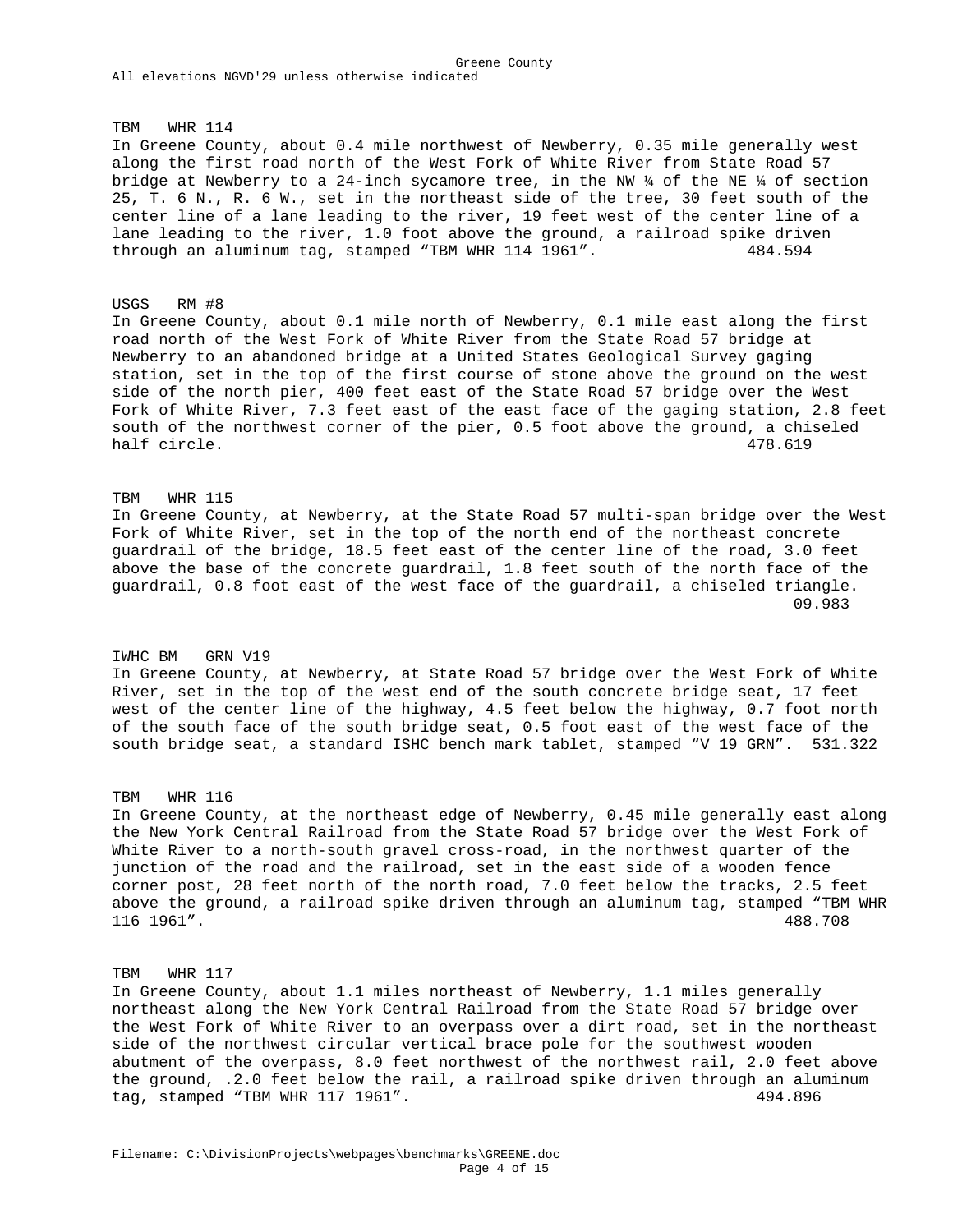All elevations NGVD'29 unless otherwise indicated BM CRE 8 In Green County, about 1.1 miles northeast of Newberry, 1.1 miles generally northeast along the New York Central Railroad from the State Road 57 bridge over the West Fork of White River to an overpass over a dirt road, in the northwest quarter of the crossing, set in the top of a concrete post, 42.5 feet northwest of the center of the overpass, 8.0 feet southwest of the center line of the dirt road running northwest-southeast, 8.0 feet southeast of a fence corner post, 0.1 foot above the ground, a standard Indiana Flood Control and Water Resources Commission bench mark tablet, stamped "GRE 8 1961". 481.673

Greene County

#### TBM WHR 118

In Greene County, about 1.9 miles northeast of Newberry, 1.9 miles generally northeast of Newberry, 1.9 miles generally northeast along the New York Railroad tracks from where they cross State Road 57 at Newberry to mile post 54, in the NW ¼ of section 20, mile post 54, 37.5 feet west of the west rail, 1.6 feet above the ground, a railroad spike driven through an aluminum tag, stamped "TBM WHR 118 1961". 493.968

## BM GRE 9

In Greene County, about 2.4 miles northeast of Newberry, 2.4 miles generally northeast along the new York Central Railroad tracks from where they cross State Road 57 and Newberry to the New York Central Railroad bridge over Doans Creek in the SW  $\frac{1}{4}$  of section 17, T. 6 N., R. 5 W. set in the top of the east end of the west concrete bridge seat, 37.5 feet northeast of the southwest end of the bridge, 3.5 feet northwest of the northwest rail, 5.1 feet below the top of the rail, a standard Indiana Flood Control and Water Resources Commission bronze bench mark tablet, stamped "CRE 9 1961". 493.412

## USC&GS TBM 230

In Greene County, about 2.4 miles northeast of Newberry, 2.4 miles generally northeast along the New York Central Railroad tracks from where they cross State Road 57 at Newberry to the New York Central Railroad bridge over Doan Creek, in the SW ¼ Section 17, T. 6 N., R. 5 W., set in the top of the southwest corner of the shoulder of the back wall at the south concrete abutment of the bridge, 7.3 feet west of the west rail of the tracks, 6.5 feet east of the west face of the south bridge seat, 2.6 feet below the top of the rails, a chiseled square. 496.233

## BM GRE 10

In Greene County, about 3.3 miles northeast of Newberry, 3.3 miles generally northeast along the New York Central Railroad tracks from where they cross State Road 57 at Newberry to an overpass over a dirt road, in the SW ¼ of section 17, T. 6 N., R. 5 W., in the southwest quarter of the T-junction of two dirt roads, set in the top of a concrete post, 100 feet southeast of the southeast rail of the tracks, 63 feet south of the center line of the east-west dirt road, 22 feet west of the dirt T-road south, 0.1 foot above the ground, a standard Indiana Flood Control and Water Resources bronze bench mark tablet, stamped "GRE 10 1961". 491.891

#### TBM WHR 119

In Greene County, about 3.3 miles northeast of Newberry, 3.3 miles generally northeast along the New York Central Railroad tracks from where they cross State Road 57 at Newberry to an overpass over a dirt road, in the SW ¼ of section 17, T. 6 N., R. 5 W., set in the west side of the west vertical brace pole of the north wooden abutment, 7.4 feet west of the west rail, 3.0 feet below the top of the rails, 2.1 feet above the ground, a railroad spike. 494.841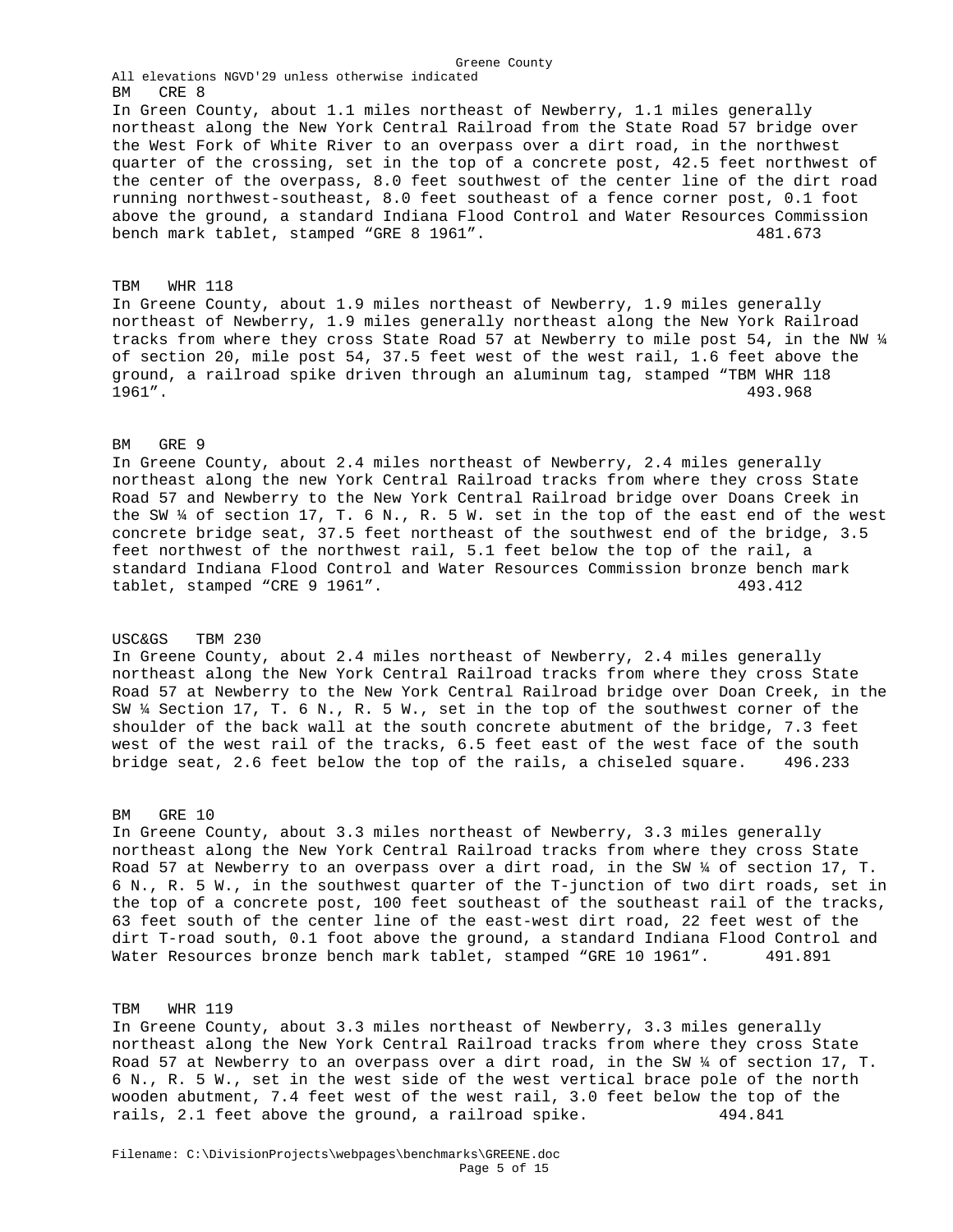TBM WHR120 IN Greene County, about 1.0 mile south of Plummer, 1.0 mile generally south along the New York Central Railroad tracks from where they cross over an east-west road at Plummer to the New York Central Railroad bridge over the West Fork of White River, set in the north face of the west round vertical brace of the south wooden abutment, 7.0 feet west of the west rail, 1.5 feet below the top of the south abutment, 5.5 feet above the ground, a railroad spike driven through an aluminum tag, stamped "TBM WHR 120 1961". 506.470

Greene County

USC&GS BM P 12 In Greene County, about 1.0 mile south of Plummer, 1.0 mile generally south along the New York Central Railroad tracks from where they cross over an east-west road at Plummer to the New York Central Railroad bridge over the West Fork of White River, set in the top of the west end of the north concrete abutment, 6.0 feet west of the west rail, 2.6 feet north of the south face of the north abutment, 0.9 foot east of the west face of the abutment, 0.6 foot below the top of the rails, a standard USC&GS disk, stamped "P 12 1930 509.061". 509.061

USC&GS TBM 233 In Greene County, about 0.25 mile south of Plummer, 0.25 mile generally south along the New York Central Railroad tracks from the over pass at Plummer to the  $12<sup>th</sup>$  power pole, set in the west side of the power pole, 20 feet east of the east rail, 1.5 feet above the ground 5.0 feet below the rails, a railroad spike. 495.334

## TBM WHR 121

In Greene County, at Plummer, at the New York Central Railroad overpass, set in the south side of the far east vertical pole member of the second pier north of the south end of the overpass, 9.0 feet below the rails, 3.9 feet above the ground, 11.8 feet south of the center line of a dirt road, 4 feet east of the east rail, 65 feet west of the center line of a small drainage ditch across the road, a railroad spike driven through an aluminum tag, stamped "TBM WHR 121 1961". 494.796

BM GRE 11

In Green County, about 0.25 mile east of Plummer, 0.25 mile east along a dirt road from the New York Central Railroad overpass at a Plummer to a 28-foot concrete bridge over a small ditch, set in the top of the southwest wingwall, 7 feet south of the center line of the dirt road, 1.2 feet below the bridge floor, 0.7 foot east of the southwest end of the bridge, a standard Indiana Flood Control and Water Resources Commission bronze bench mark tablet, stamped "GRE 11 1961". 486.253

TBM WHR 122

In Greene County, about 0.5 mile east of Plummer, 0.55 mile generally east along a dirt road from the New York Central Railroad overpass at Plummer to a 4-foot box culvert under the road, set in the top of the east end of the south headwall, 8.0 feet south of the center line of the road, 1.9 feet west of the east face of the south headwall, 0.8 foot north of the south face of the south headwall, 0.8 foot above the road, a chiseled triangle. 488.019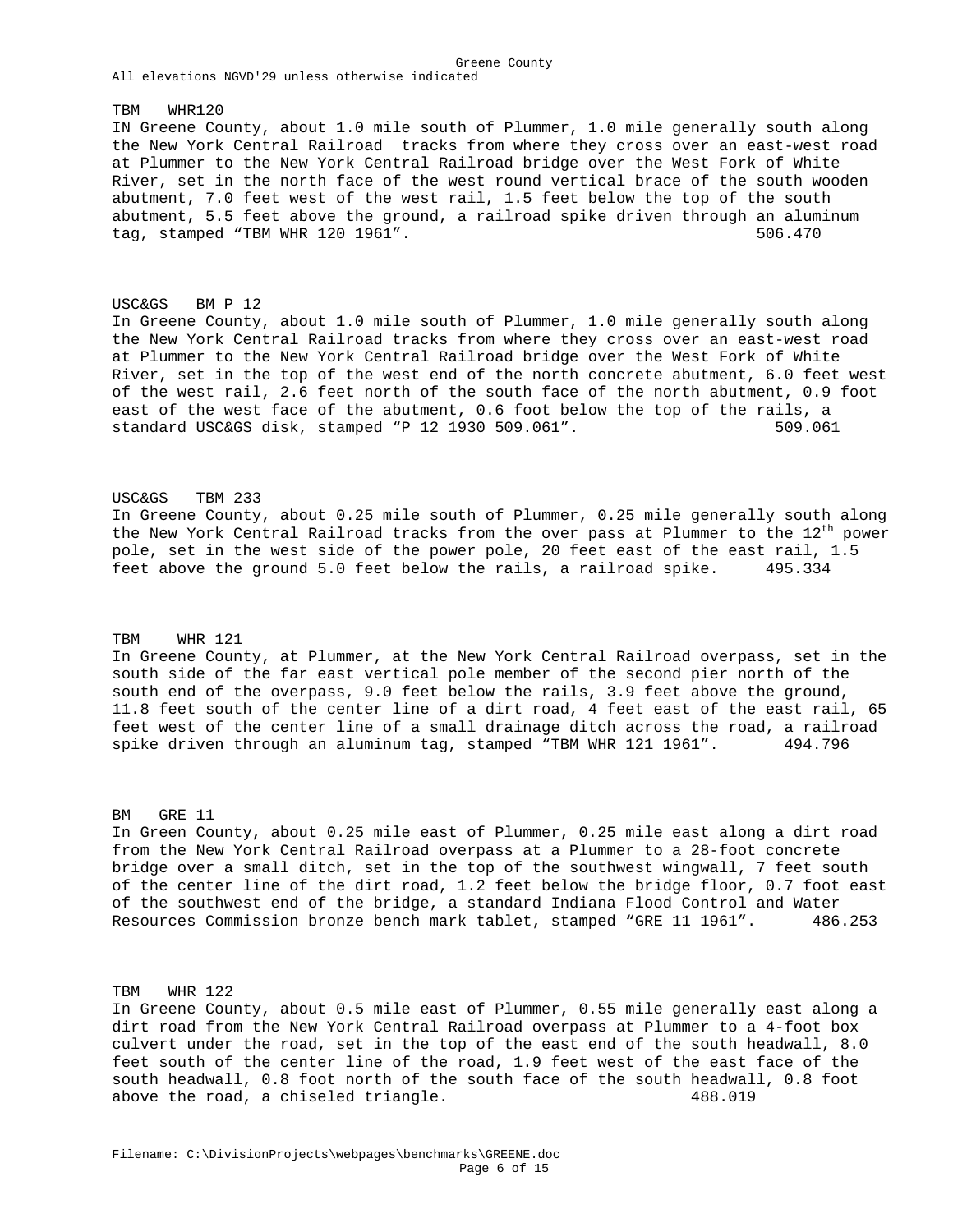#### BM GRE 12

In Greene County, about 2.2 miles south of Elliston, 1.5 miles generally south along the New York Central Railroad tracks from the underpass under State Road 54 at Elliston to an east-west gravel cross-road, thence 0.8 mile east to a T-road south, thence 0.8 mile generally south to a turn to the southwest and a cabin with brown siding, in front of the cabin in the middle of 3 19-inch elm trees, in the SW ¼ of section 34, T. 7 N., R. 5 W., set in the top of a concrete post, 34.5 feet west of the front door of the cabin, 31 feet south of the center line of the drive leading to the cabin, 16.5 feet east of the center line of the dirt road, level with the ground, a standard Indiana Flood Control and Water Resources Commission bronze bench mark tablet, stamped "GRE 12 1961". 494.767

Greene County

#### TBM WHR 123

In Greene County, about 2.2 mile south of Elliston, 1.5 miles generally south along the New York Central Railroad tracks from the underpass under Sate Road 54 at Elliston to an east-west gravel cross-road, thence 0.8 mile east to a T-road south, thence 0.8 mile generally south to a turn to the southwest and a cabin with brown siding, in front of the cabin, in the SW ¼ of section 34, T. 7 N., R. 5 W., set in the east side of a 15-inch elm tree, 20 feet north of BM GRE 12, 11.5 feet south of the center line of the driveway to the cabin, 23 feet east of the center line of the dirt road, 37 feet northwest of the northwest corner of the cabin, 0.2 foot above the ground, a railroad spike driven through an aluminum tag, stamped "TBM WHR 123 1961". 494.429

#### BM GRE 13

In Greene County, about 1.6 miles south of Elliston, 1.5 miles generally south along the New York Central Railroad tracks from the underpass under State Road 54 at Elliston to an east-west gravel cross-road, thence 0.8 mile east to a T-road south, in the southwest quarter of the T-junction, set in the top of a concrete post, 32 feet south of the center line of the east-west road, 38 feet west of the T-road south, 4 feet west of a 40-inch sycamore tree, 0.1 foot above the ground, a standard Indiana Flood Control and Water Resources Commission bronze bench mark tablet, stamped "GRE 13 1961". 495.431

#### TBM WHR 124

In Greene County, about 1.6 miles south of Elliston, 1.5 miles generally south along the New York Railroad tracks from the underpass under State Road 54 at Elliston to an east-west gravel cross-road, thence 0.8 mile east to a T-road south, in the northeast quarter of the T-junction, set in the west side of a 36-inch sycamore tree, 36 feet north of the center line of the east-west road, 12 feet east of the extended center line of the T-road south, 0.2 foot above the ground, a railroad spike driven through an aluminum tag, stamped "TBM WHR 124 1961". 498.932

# USC&GS BM Q 12

In Greene County, about 1.5 miles south of Elliston, 1.5 miles generally south along the New York Central Railroad tracks from the underpass under State Road 54 at Elliston to an east-west gravel cross-road, in the southeast quarter of the crossing, set in the top of a concrete post, 250 feet west of a steel truss bridge, 21 feet east of the east rail, 17 feet south of the center line of the road, about 2.0 feet below the road, 0.2 feet above the ground, a standard USC&GS disk, stamped "Q 12 1930". 499.930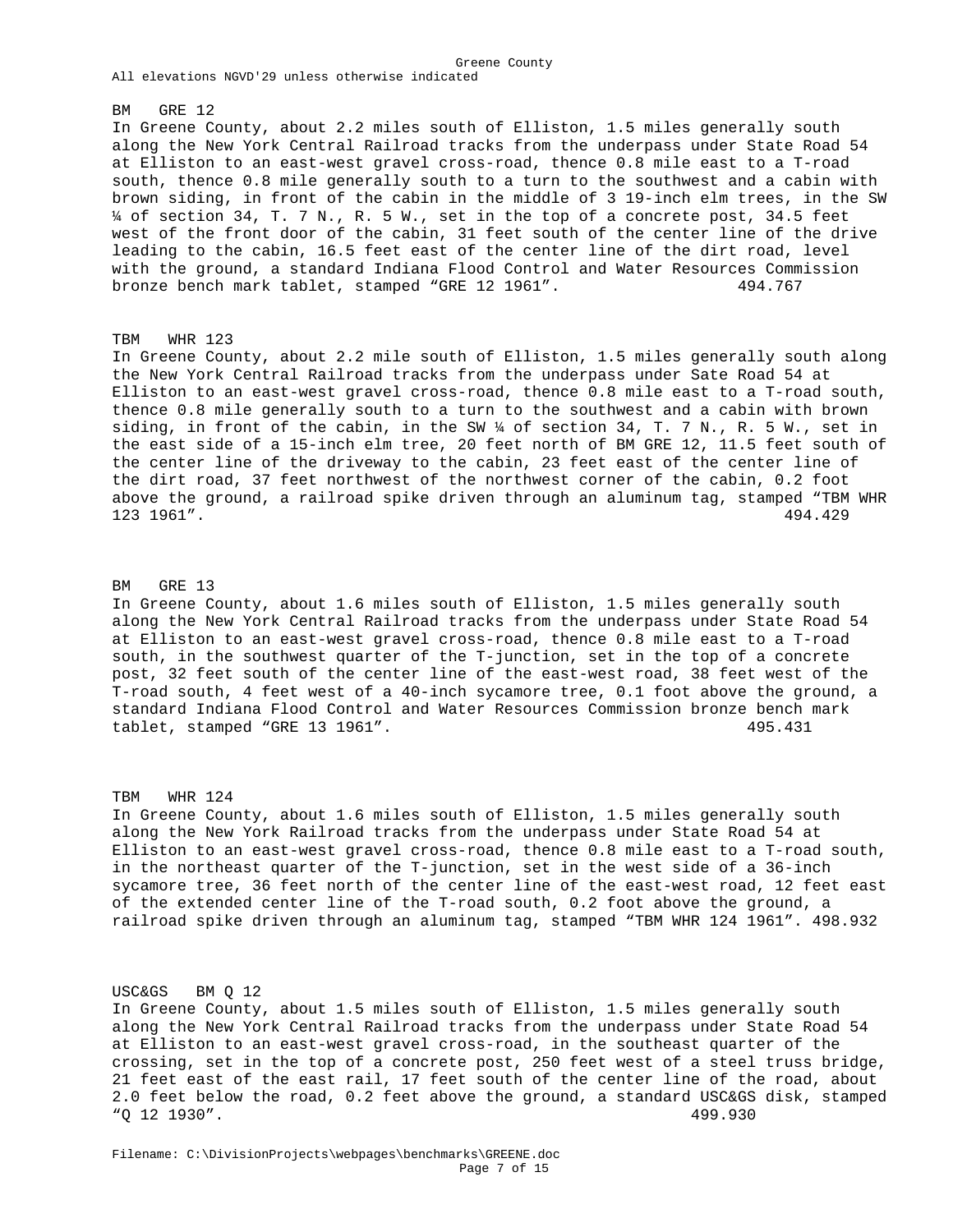TBM WHR 125 In Greene County, about 0.6 mile south of Elliston, 0.6 mile south along the New York Central Railroad tracks from the underpass under State Road 54 at Elliston to a greasing apparatus on the tracks, top of the key hole rail, 40 feet west of a power pole, 1.0 foot above the ground, painted yellow. NOTE: Poor mark, not very<br>solid. 503.466 solid. 503.466

USC&GS BM R 12 In Greene County, at Elliston, on the New York Central Railroad at the Illinois Central Railroad overpass, set vertically in the south face of the seventh pier from the west end of the overpass, 24 feet below the ICCR, 9 feet west of the bottom of the first steel trestle pier, 1.5 feet above the ground, a standard USC&GS disk, stamped "506.174 R 12 1930". 506.174

# TBM WHR 126

In Green County, at Elliston, at the Illinois Central Railroad bridge over the West Fork of White River, set in the top of the south end of the second pier east of the west end of the bridge, near the southwest corner of the first step from the bottom of the concrete pier, 3.0 feet above the ground, 9.2 feet south of the south rail, 0.4 foot north of the south face of the pier, 3.0 feet below the rails, a chiseled triangle. 492.267

BM GRE 14 In Greene County, at Elliston, at the State Road 54 multi-span steel bridge over the West Fork of White River, set in the top of the north end of the west abutment, 25 feet east of the west end of the bridge, 23.7 feet north of the center line of the highway, 0.6 foot above the bridge floor, a standard Indiana Flood Control and Water Resources Commission bronze bench mark tablet, stamped "GRE 14 1961". 533.836

#### TBM WHR 127

In Greene County, at Elliston, at the State Road 54 multi-span steel bridge over the West Fork of White River, set in the top of the south end of the west concrete bridge abutment, 17 feet south of the center line of the highway, 26 feet east of the west end of the bridge, 3.8 feet south of the south face of the south guardrail, 0.8 foot above the road, a chiseled triangle. 533.637

# TBM WHR 128

In Greene County, about 0.7 mile north of Elliston, 0.75 mile generally north along a paved and gravel road under passing State Road 54 from the New York Central Railroad station at Elliston to a 30-foot concrete bridge over Lattas Creek, set in the top of the southeast concrete wingwall of the bridge, 12 feet east of the center line of the road, 1.0 foot below the road, 5.5 feet northwest of the southeast face of the wingwall, a chiseled triangle. 492.176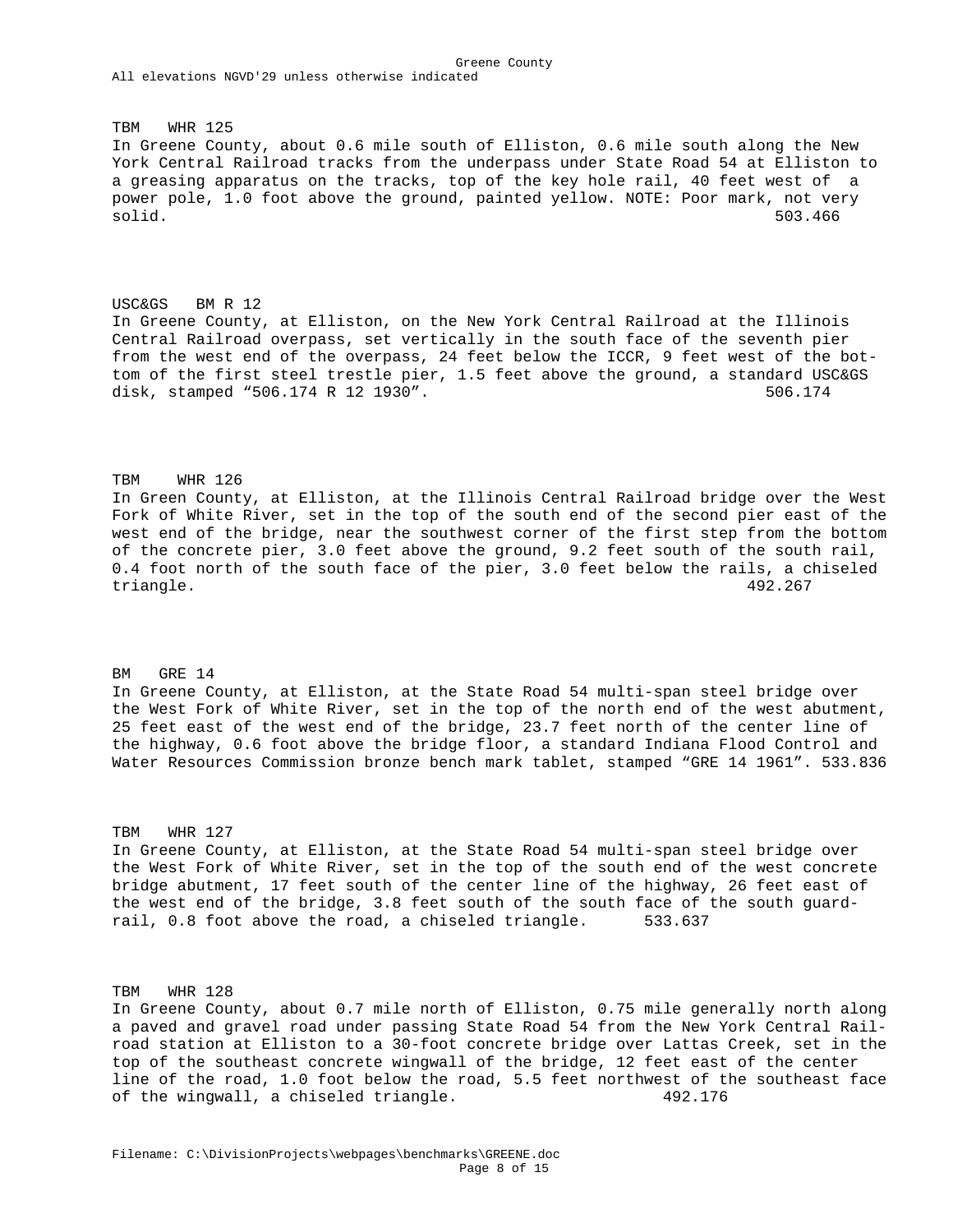#### BM GRE 15

In Greene County, about 1.0 mile north of Elliston, 1.05 miles generally north along a paved, gravel and dirt road from the New York Central Railroad station at Elliston to a bend in the road to the west at the river, in the southeast quarter of the turn, in the NW  $\frac{1}{4}$  of the SE  $\frac{1}{4}$  of section 16, R. 5 W., T. 7 N., 1,300 feet northwest of a gravel pit, set in the top of a concrete post, 36 feet south of the extended center line of the road east-west, 18 feet northeast of the center line of the road running northwest-southeast, 3.5 feet northwest of a power pole Brown L-59 SPC-90 7-35, 0.1 foot above the ground, a standard Indiana Flood Control and Water Resources Commission bronze bench mark tablet, stamped "GRE 15 1961". 500.474

Greene County

## TBM WHR 129

In Greene County, about 1.0 mile north of Elliston, 1.05 miles generally north along a paved, gravel and dirt road from the New York Railroad Station at Elliston to a bend in the road to the west at the river, set in the Northwest side of a 10 inch sycamore tree, 103 feet northwest of GRE 15, 13 feet north of the center line of the road east-west, 72 feet west of the extended center line of the ground, a railroad spike driven through an aluminum tag, stamped "TBM WHR 129 1961". 499.653

## TBM WHR 130

In Greene County, about 2.0 miles north of Elliston, 2.05 miles generally north along a paved, gravel and dirt road from the New York Central Railroad station at Elliston to a point where the road enters a woods, set in the west side of a 12 inch maple tree, the wood porch of a small green river shack is nailed to the north side of the tree, 30 feet east of the center line of the road, 10 feet south of the door to the shack, 1.8 feet above the ground, a railroad spike through an aluminum tag, stamped "TBM WHR 130 1961".  $499.657$ 

#### BM GRE 16

In Green County, about 2.5 miles north of Elliston, 2.75 miles generally north along a winding paved, gravel and dirt road from the New York Central Railroad station at Elliston to an east-west T-road, in the southeast quarter of the Tjunction, set in the top of the south end of the east concrete headwall of a 2-foot box culvert under the T-road south, 22 feet south of the center line of the eastwest road, 10.5 feet east of the center line of the north-south road, 0.9 foot north of the south end of the east headwall, 0.4 foot above the road, a standard Indiana Flood Control and Water Resources Commission bronze bench mark tablet, stamped "GRE 16 1961". 532.400

TBM WHR 131 In Greene County, about 2.5 miles north of Elliston, 2.75 miles generally north along a winding paved, gravel and dirt road from the New York Railroad station at Elliston to an east-west T-road, set in the top of the north end of the west concrete headwall of a 2-foot box culvert under the T-road south, 17 feet south of the center line of the east-west road, 14 feet west of the center line of the Troad south, 1.0 foot above the road, a chiseled triangle. 533.211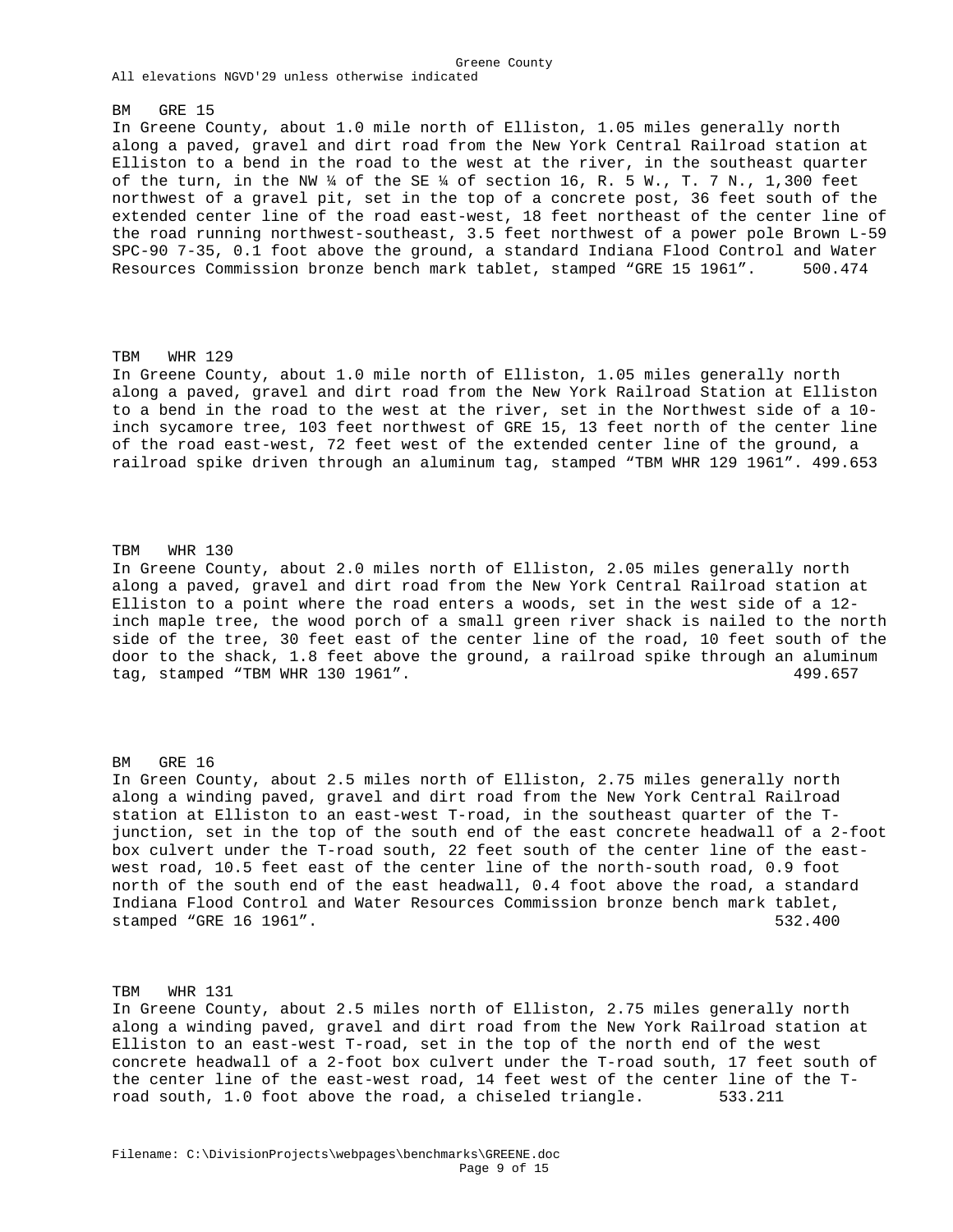TBM WHR 140 In Greene County, about 2.5 miles north of Ellison, 2.75 miles generally north along a winding paved, gravel and dirt road from the New York Central Railroad station at Elliston to a T-road east-west, set in the top of the south end of the west concrete headwall of a 2-foot box culvert under the T-road south, 24 feet south of the center line of the east-west road, 13 feet west of the center line of the T-road south, 0.2 foot north of the south face of the headwall, 0.7 foot west of the east face of the headwall, 1 foot above the road, a chiseled square. 533.257

## TBM WHR 132

In Greene County, about 3.3 miles south of Worthington, 1.3 miles south along Smith Ferry Road from its junction with State Road 67 and State Road 157 at Worthington to a road west, thence 0.4 mile west to a gravel T-road south, thence 1.6 miles south to a 34-inch Pecan tree, set in the west side of the tree, 17 feet east of the center line of the road, 7.5 feet west of a fence line, 1.0 foot above the ground, a railroad spike driven through an aluminum tag, stamped "TBM WHR 132 1961". 587.879

#### BM GRE 17

In Greene County, about 3.3 miles south of Worthington, 1.3 miles south along Smith Ferry Road from its junction with State Road 67 and State Road 157 at Worthington to a road west, thence 0.4 mile west to a gravel T-road south, thence 1.6 miles south to a 3-foot culvert under the road, set in the top of the north end of the west concrete headwall of the culvert, 7 feet west of the center line of the road, 2.0 feet south of the north end of the west headwall, 0.2 foot above the road, a standard Indiana Flood Control and Water Resources Commission bronze bench mark tablet, stamped "GRE 17 1961". 587.158

#### TBM WHR 133

In Greene County, about 2.4 miles south of Worthington, 1.3 miles south along Smith Ferry Road from its junction with State Road 67 and State Road 157 at Worthington to a road west, thence 0.4 mile west to a T-road south, thence 1.1 miles generally south to a T-road east, in the southeast quarter of the T-junction, set in the west side of a 27-inch Pecan tree, 190 feet south of the center line of the T-road east, 16.5 feet east of the center line of the north-south road, on the north-south fence line, 1.4 feet above the ground, a railroad spike driven through an aluminum tag, stamped "TBM WHR 133 1961". 576.362

#### BM GRE 18

In Greene County, about 2.1 miles south of Worthington, 1.3 miles south along Smith Ferry Road from its junction with State Road 67 and State Road 157 at Worthington to a road west, thence 0.4 mile west to a T-road south, thence 0.8 mile generally south to the Searl Newsom farm, 0.2 mile northwest of a T-road east, set in the top of a concrete post, 35 feet south of the center line of the gravel road, 3.0 feet north of a power pole # 823 14196, flush with the ground, a standard Indiana Flood Control and Water Resources Commission bronze bench mark tablet, stamped "GRE 18 1961". 548.184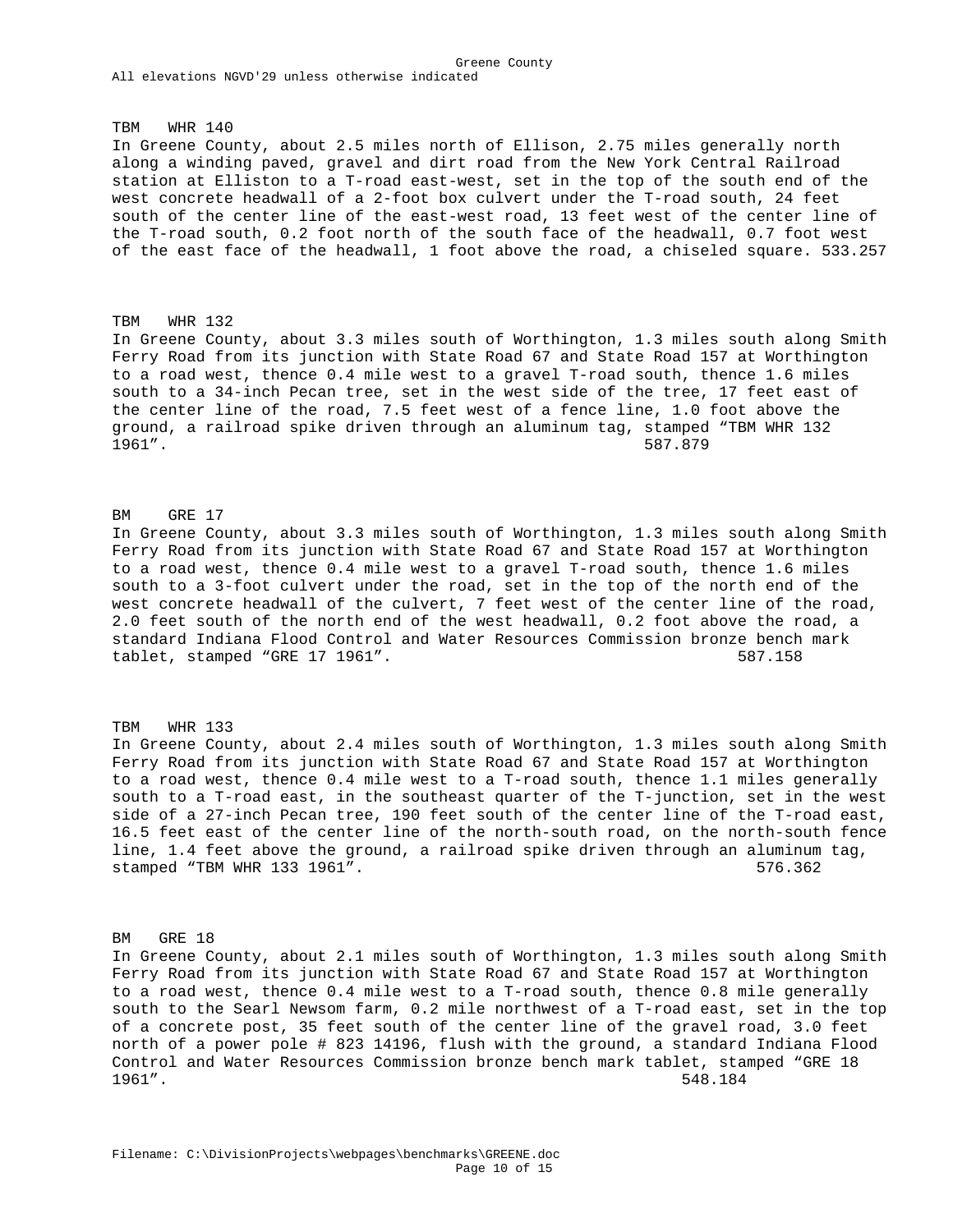TBM WHR 134 In Greene County, about 1.3 miles south of Worthington, 1.3 miles south along Smith Ferry Road from its junction with State Road 67 and State Road 157 at Worthington to a road west, thence 0.4 mile west to a T-road south, in the southeast quarter of the T-junction, set in the west side of a 44-inch Hickory tree, 130 feet south of the center line of the east-west road, 21 feet east of the center line of the north-south road, 3.5 feet east of a north-south fence line, 1.2 feet above the ground, a railroad spike driven through an aluminum tag, stamped "TBM WHR 134 1961". 517.261

Greene County

# TBM WHR 135 In Greene County, about 1.3 miles south of Worthington, 1.3 miles south along Smith Ferry Road from its junction with State Road 67 and State Road 157 at Worthington to a road west, in the northwest quarter of the T-junction, set in the east side of a fence corner post, 51 feet southeast of BM GRE 19, 16 feet south of the extended center line of the east-west road, 41 feet east of the extended center line of the north-south road, 7.0 feet south of the center line of a dirt road southeast, 0.3 foot above the ground, a railroad spike driven through an aluminum tag, stamped "TBM WHR 135 1961". 513.870

## BM GRE 19

In Greene County, about 1.3 miles south of Worthington, 1.3 miles south along Smith Ferry Road from its junction with State Road 67 and State Road 157 at Worthington to a road west, in the northeast quarter of the T-junction, set in the top of a concrete post, 31.5 feet north of the extended center line of the east-west road 13.5 feet east of the center line of the north-south road, mark is in a triangle formed by a power pole, a telephone pole, and a fence post, 2.0 feet west of fence post, 0.2 foot above the ground, a standard Indiana Flood Control and Water Resources Commission bronze bench mark tablet, stamped "GRE 19 1961". 514.534

# TBM WHR 136 In Greene County, about 0.6 mile south of Worthington, 0.65 mile south along Smith Ferry Road from its junction with State Road 67 and State Road 157 at Worthington to a grove of large maple trees on the east side of the road, set in the west side of the first tree north of the driveway to the Sexton residence, a 20-inch maple tree, 21 feet east of the centerline of the paved road, 14.5 feet north of the center line of the driveway, a railroad spike driven through an aluminum tag, stamped "TBM 136 1961". 525.355

TBM WHR 137

In Greene County, at Worthington, at the junction of the Smith Ferry Road with State Road 67 and the Pennsylvania Railroad, in the south quarter of the junction, set in the north side of a white wood railroad crossing sign, 14.5 feet west of the center line of Smith Ferry Road, 19.5 feet southeast of the southeast rail of the southeast set of tracks, 1.2 feet above the ground, a railroad spike driven through an aluminum tag, stamped "TBM WHR 137 1961". The same state of the state of the state of the state of the stat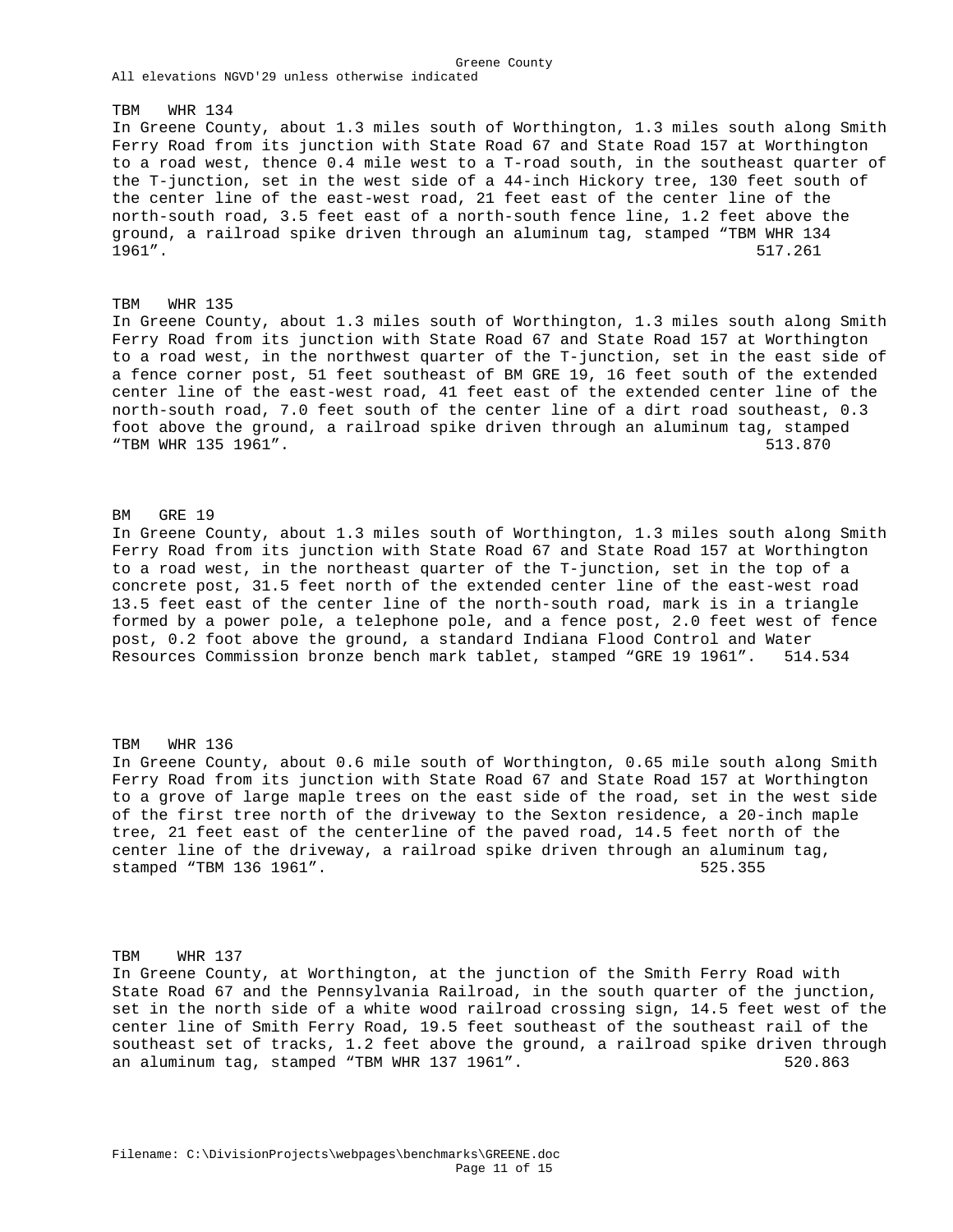USC&GS BM U 12

In Greene County, at Worthington, at the water standpipe, at the north quarter of Friends Street and William Street, set in the top of the West side of the concrete base of the standpipe, 50 feet southwest of the west corner of the pump house, 30 feet southeast of the southeast rail of the southeast track of the railroad, 2.3 feet west of the west face of the standpipe, 1.3 feet southeast of the northwest edge of the concrete base, 1.5 foot above the ground, a standard USC&GS disk, "523.483 U 12 1930". 523.483

Greene County

USGS BM 526 In Greene County, at Worthington, on the New York Central Railroad, 3 poles northeast of milepost 40, at the south corner of the Taylor Building, in the southeast face of the building, 1.5 feet northwest of the southeast end of the sandstone coping, 2.0 feet above the sidewalk, a standard USGS bench mark disk, set vertically and stamped "525.511 526". 525.511 526.494

## USC&GS BM V 12

In Greene County, at Worthington, at the crossing of the New York Central Railroad and the Pennsylvania Railroad, set in the top of a concrete post, 166 feet south of the southeast corner of the New York Central Railroad station, 172 feet southwest of the south corner of Pennsylvania Railroad station, 17.8 feet northwest of the northwest rail of the Pennsylvania Railroad track, 15.3 feet southeast of the south east rail of the New York Central Railroad track, 4 inches above the ground, a standard USC&GS disk IFC&WRC elevation. 523.182 NGS elevation 523.162 Reported not found by NGS in 1985

#### TBM WHR 138

In Greene County, at Worthington, at the junction of State Road 157 and Smith Forry Road, at the southeast corner of Worthington, in the southwest quarter of the junction, set in the top of a concrete fence corner post, 21 feet west of the center line of State Road 157, 23 feet southwest of the center line of Smith Ferry Road, 4.7 feet northwest of a power pole, 4.0 feet above the ground, the top of a half inch steel rod projecting 1-inch above the post, a failed cross in the top of the rod. 600.673

#### USGS TBM 519

In Greene County, about 0.75 mile southeast of Worthington, on the State Road 157 2-span steel truss bridge over the West Fork of White River, set in the top of the south end of the west stone bridge seat, 11 feet south of the center line of the highway, 3.5 feet below the bridge floor, 0.5 foot west of the east end of the west bridge seat, a chiseled square. The same seat of the seat of the seat of the seat of the seat of the seat of the seat of the seat of the seat of the seat of the seat of the seat of the seat of the seat of the seat of the s

#### BM GRE 20

In Greene County, about 0.75 mile southeast of Worthington, on the State Road 157 bridge over the West Fork of White River, set in the top of the south end of the east concrete abutment, 11.0 feet south of the center line of the highway, 0.7 foot east of the west face of the abutment, 2.2 feet south of the south face of the south wooden curbing of the bridge, about level with the bridge floor, a standard Indiana Flood Control and Water Resources Commission bronze bench mark tablet, stamped "GRE 20 1961". 520.553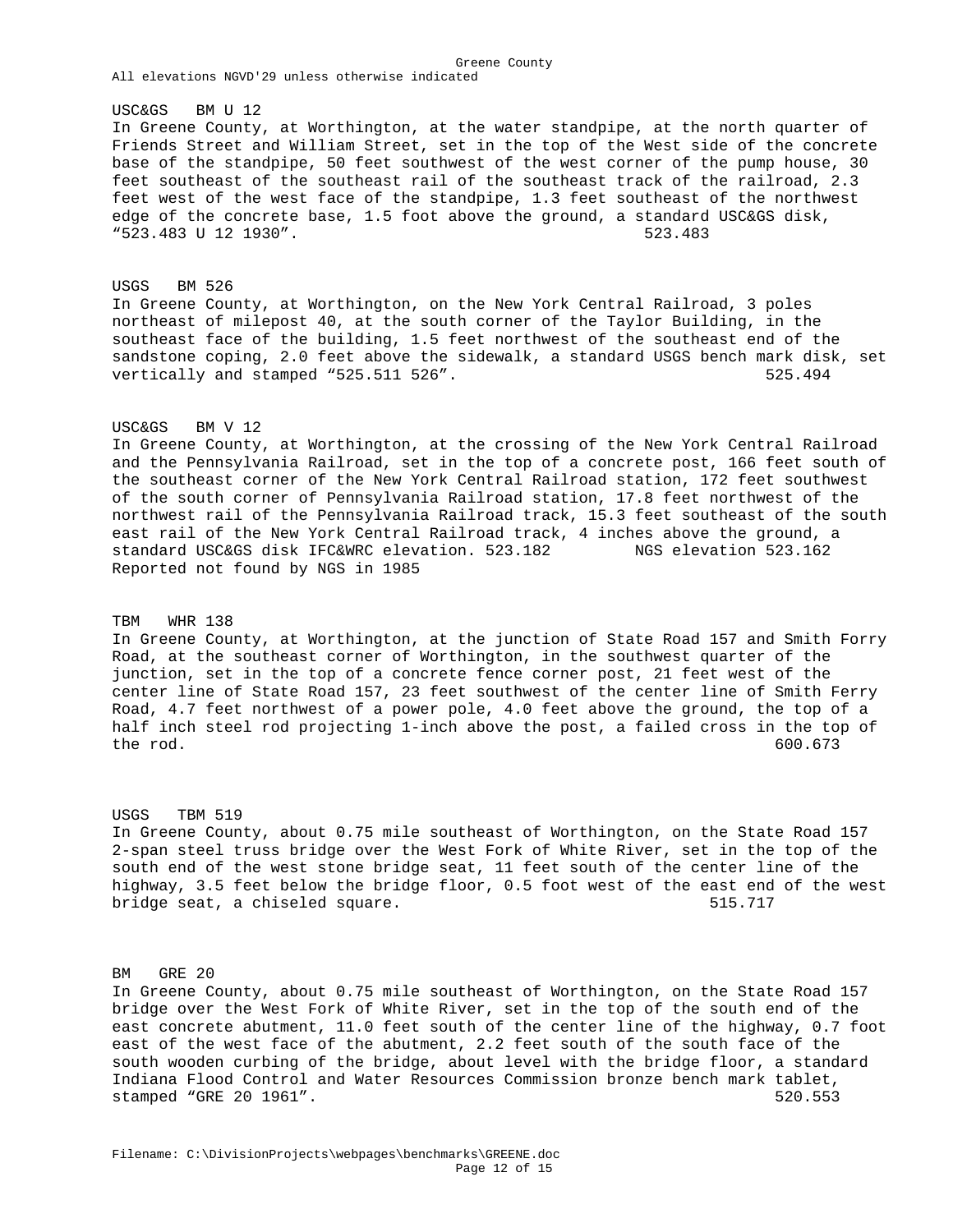## TBM WHR 139

In Greene County, 0.75 mile southeast of Worthington, on the State Road 157 bridge over the West Fork of White River, set in the top of the south end of the east concrete abutment of the bridge, 0.5 foot southwest of bench mark GRE 20, 11.5 feet south of the center line of the highway, 2.7 feet south of the south face of the south wooden curbing of the bridge, 0.3 foot east of the west face of the abutment, a chiseled square. 520.538

Greene County

### BM GRE 21

In Greene County, about 0.4 mile northeast of Worthington, 0.4 mile northeast along the Pennsylvania Railroad from the station at Worthington to a 1-span steel truss bridge over Eel River (Bridge No. 71-90), set in the top of the south end of the southwest pier, 8.5 feet south of the south rail, 5.0 feet below the rails, 1.5 feet north of the south end of the southwest pier, a standard Indiana Flood Control and Water Resources Commission bronze tablet, stamped "GRE 21 1962". 514.028

#### BM GRE 1

In Greene County, at Worthington, 0.5 mile northeast along State Road 67 from its junction with State Road 157 at Worthington to a 3-span steel truss bridge over the Eel River, set in the top of the northeast end of the northeast concrete guardrail, 13.0 feet northwest of the center line of the bridge, 3.3 feet above the road, 2.1 feet southwest of the northeast edge of the guardrail, 0.7 foot southeast of the northwest edge of the guardrail, a standard Indiana Flood Control and Water Resources Commission bronze bench mark tablet, stamped "GRE 1". 525.026

## TBM WHR 140-A

In Greene County, about 1.2 miles northeast of Worthington, 1.2 miles northeast along the Pennsylvania Railroad from its station at Worthington to a 6-foot wooden trestle, set in the top of the northeast wingwall, 8.5 feet northwest of the northwest rail, 2.8 feet below the tracks, 2.0 feet southeast of the northwest edge of the northeast wingwall, 2.0 feet northeast of the center line of a dry stream bed, a chiseled triangle. 513.410

TBM WHR 141 In Greene County, about 2.3 miles northeast of Worthington, 2.43 miles generally northeast along the Pennsylvania Railroad from its station at Worthington to Mile Post 70, set in the top of the concrete footing for a rail holder, 32.0 feet southwest of the mile post, 9.5 feet south of the south rail, 1.5 feet south of the north edge of the rail holder, 0.5 foot above the ground, a chiseled triangle. 524.818

USC&GS BM W 12 In Greene County, about 2.5 miles northeast of Worthington, 2.72 miles northeast along the Pennsylvania Railroad from its station at Worthington to a private road crossing, set in the top of a concrete post, 35.0 feet west of the center line of the road, 12.0 feet north of the center line of a field road west, 4.9 feet west of a telegraph pole, 0.4 foot above the ground, a standard USC&GS bronze disk, stamped "W 12 1930". 527.469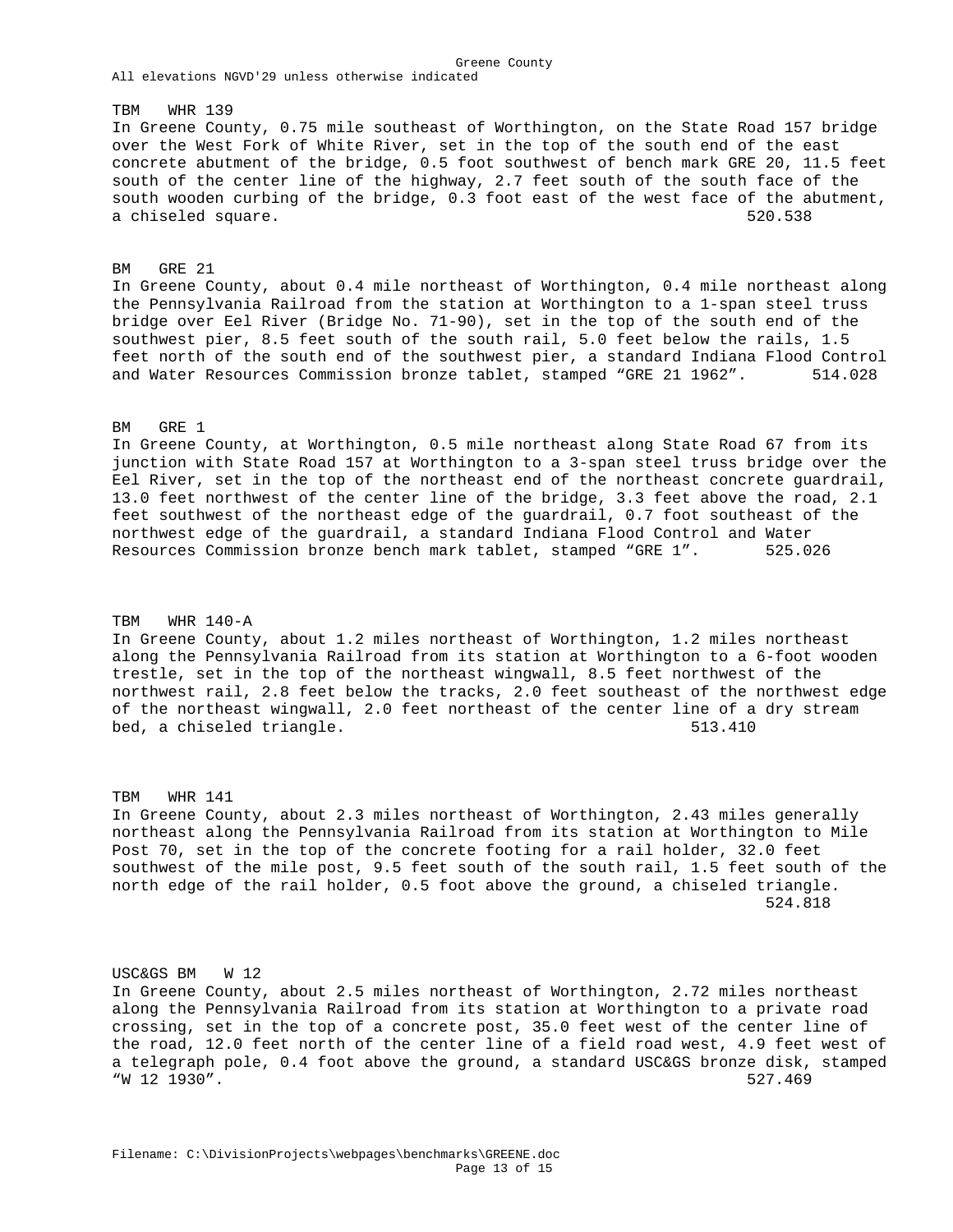# TBM WHR 142 In Greene County, about 2.9 miles northeast of Worthington, 2.95 miles northeast along the Pennsylvania Railroad from its station at Worthington to a 5-foot box culvert under the railroad, set in the top of the north headwall, 10 feet north of the north rail, 4.4 feet east of the west end of the headwall, 3.5 feet below the tracks, a chiseled triangle. The same state of the set of  $524.123$

Greene County

TBM WHR 143 In Greene County, about 3.0 miles northeast of Worthington, 3.55 miles generally northeast along the Pennsylvania Railroad from its station at Worthington to a private road crossing, set in the north side of a 36-inch Black Walnut tree, 50 feet south of the south rail, 17 feet east of the center line of the ground, a railroad spike driven through an aluminum tag, stamped "TBM WHR 143 1962". 518.171

# BM GRE 22

In Greene County, about 4.0 miles northeast of Worthington, 4.12 miles generally northeast along the Pennsylvania Railroad from its station at Worthington to a 25 foot trestle bridge (#68-33) over a small creek, set in the top of the southeast end of the southwest stone bridge seat, 4.5 feet southeast of the southeast end of the southwest bridge seat, 1.3 feet southwest of the northwest face of the bridge seat, a standard Indiana Flood Control and Water Resources Commission bronze bench mark tablet, stamped "GRE 22 1962". Sharp Subset of the Subset of the Subset of the Subset of the Subset of the Subset of the Subset of the Subset of the Subset of the Subset of the Subset of the Subset of the Subset of th

TBM WHR 144 In Greene County, about 4.3 miles northeast of Worthington, 4.5 miles generally NE along the Pennsylvania Railroad from its station at Worthington to a 5' headwall of a 2' pipe culvert under the RR, set in the top at the northeast end of the SE headwall, 23' SE of the SE rail, 2.4' below the rails, 2.3' SW of the NE edge of the headwall, a chiseled triangle. 524.778

#### BM GRE 23

In Greene County, about 4.0 miles northeast of Worthington, 5.0 miles generally northeast along the Pennsylvania Railroad from the station at Worthington to a 2 foot box culvert under the track, set in the top at the south end of the southeast headwall, 25 feet southeast of the southeast rail, 18 feet southwest of a power pole, (painted letters "BM") 7.0 feet below the rails, 1.5 feet northeast of the southwest end of the southeast headwall, 0.5 foot northwest of the southeast face of the headwall, a standard Indiana Flood Control and Water Resources Commission bronze bench mark tablet, stamped "GRE 23 1962". 517.612

#### TBM WHR 145

In Greene County, about 5.0 miles northeast of Worthington, 5.04 miles northeast along the Pennsylvania Railroad from its station at Worthington to an 8-inch tree in a clump of 5 trees, set in the southeast side of the tree a railroad spike driven through an aluminum tag, stamped "TBM WHR 145 1962". 519.189

# TBM WHR 146

In Greene County, about 5.4 miles northeast of Worthington, 5.46 miles northeast along the Pennsylvania Railroad from its station at Worthington to Mile Post 67, set in the top of the concrete base of a rail holder, 23.5 feet southwest of the mile post, 10 feet northwest of the northwest rail, 1.5 feet northwest of the southeast end of the concrete base, 0.5 foot northeast of the southwest edge of the concrete base, a chiseled triangle. 528.149